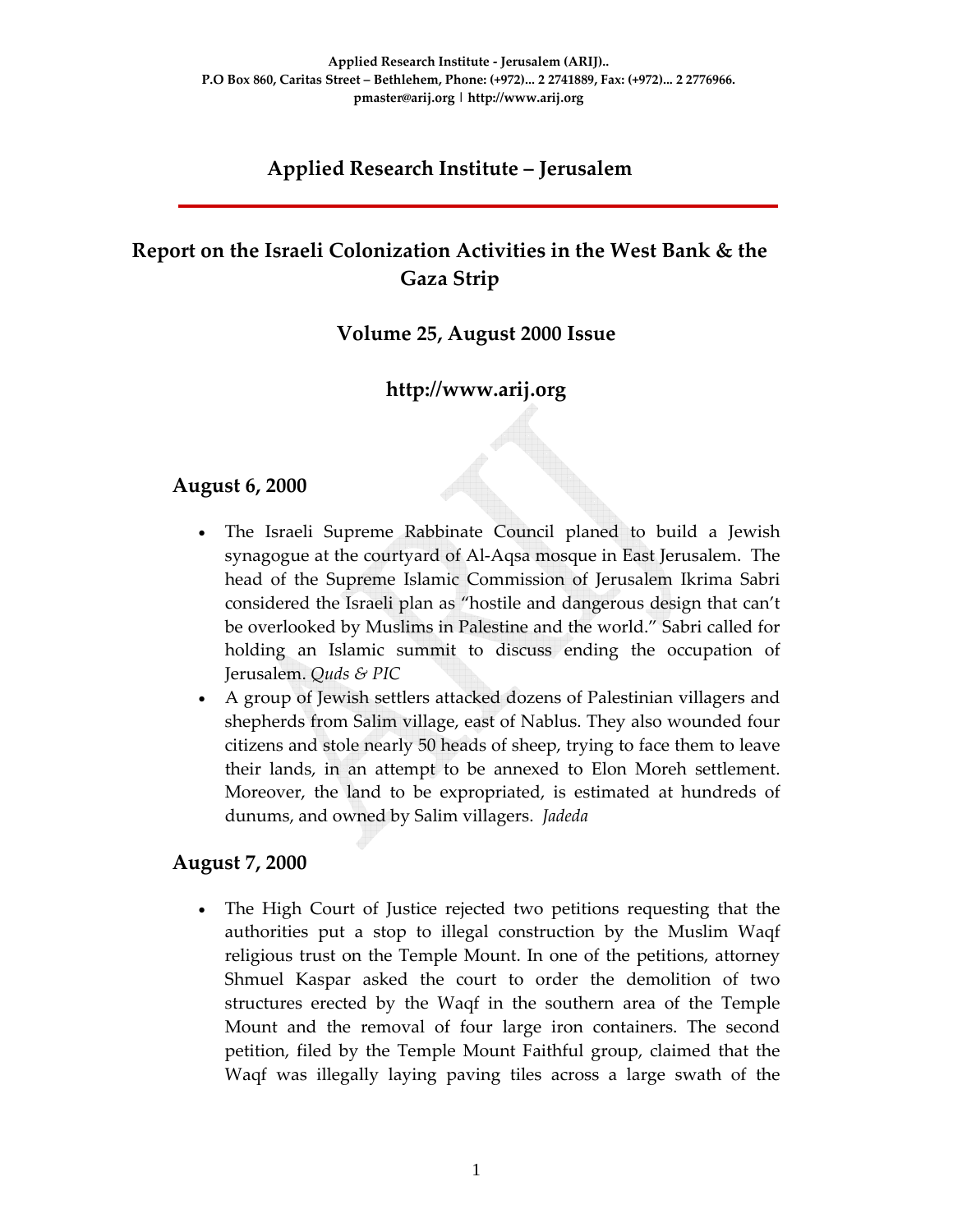southern section of the Temple Mount and destroying Jewish archaeological remains in the process*. Haaretz*

- According to *Haaretz* daily newspaper, Jewish settlers have stepped up illegal construction in outposts in the West Bank. All construction on these outposts was frozen under the terms an agreement reached ten months ago between PM Barak and the Yesha Council. Some of the outposts that have breached the prohibition on construction are:
	- 1 Hilltop 777 beside Itamar (southeast of Nablus)‐ A shipping container was set up.
	- 1 Hilltop 736 beside Bracha A concrete platform was poured and a new road made.
	- 1 Hilltop 859 (Achia lookout) near Shvut Rachel, north of Ramallah‐ A new concrete building was erected.
	- 1 Nof Kanef, beside Karnei Shomoron- A few caravans were set up.
	- 1 beside Ofra, north of Ramallah- the security road was extended to surround agricultural land owned by Palestinians, making access to the land difficult.
	- 1 Har Emunah, beside Ofra-three caravans have been added.
	- 1 Givat Ha'ai beside Psagot, east of Ramallah‐ two caravans were set up on private land that is owned by a resident of El Bireh.
	- 1 Givat Hahish beside Efrat- Caravans were set up.
	- 1 The Tene-Mor outpost, near the settlement of Tene Omrim, south of Har Hebron‐ an illegal caravan was set up.
- The Israeli Police is planning the construction of a new prison compound in the Sheikh Jarrah neighbourhood in East Jerusalem to replace the current holding cells at the Russian Compound. The new complex will also include a new headquarters for the Jerusalem District Police. The area at stake includes some 29 dunums that the government expropriated in 1968. Some of the land was owned by 1948 refugees, from the village of Lifta and other plots belong to residents of Jerusalem and Issawiya. *Haartez*
- As a preparation to seize more Palestinian land and expand existing settlements in Nablus District, Jewish settlers attacked Palestinian land in Salim village, east of Nablus. They assailed some farmers and expropriated their cattle. *Quds*

**August 9, 2000**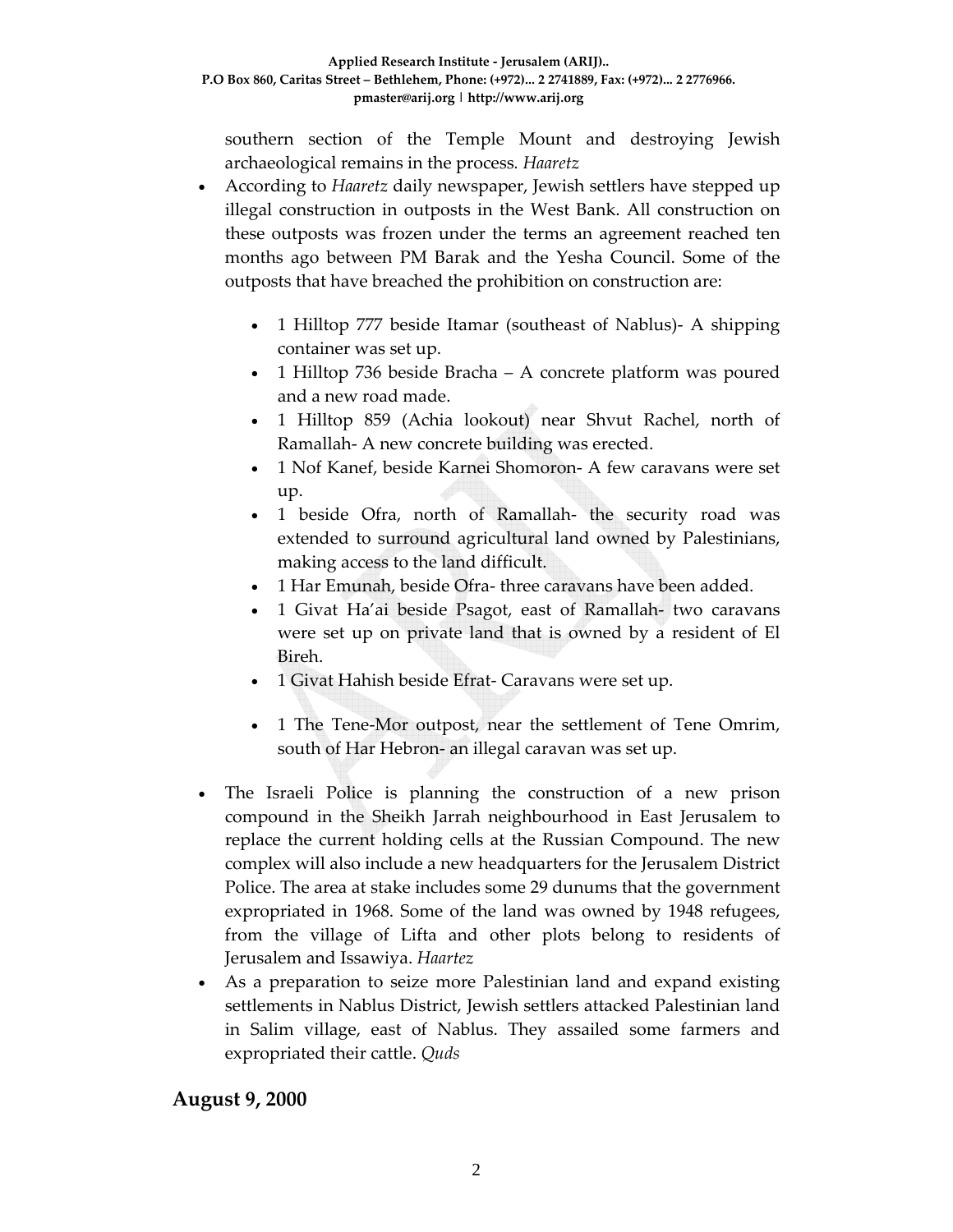- Israel plans to establish border‐crossing terminals near the border of the Palestinian State at Jalameh (near Jenin), Qalqiliya, Tulkarm, Maccabim, Tarqumiya and Shemah. Under the plan, aside from these crossing terminals, there will be total separation between Israel and the Palestinian State. Two types of crossing terminals will be requested. A larger full‐service model, to be set up at the Jenin, Qalqiliya and Tarqumiya areas, will feature a cargo inspection terminal, services to allow Palestinian workers to cross the border on a daily basis. The second type of facility will deal exclusively with Palestinian workers. This scaled‐down terminal slated for three sites: Tulkarm, Maccabim and Shemah. *JPost*
- According to *Al‐Quds* newspaper, Al‐Kare'en family from Selwan village, Jerusalem, was exposed to the Israeli army assault that caused the injury of two brothers, a wife of one of them and three of their sons. *Quds*

#### **August 10, 2000**

• Palestinian Negotiator Saeb Erekat claimed that PM Barak had agreed to remove all Jewish residents from Hebron as part of the implementation of them final-status agreements at the Camp David Summit. While PM's Office issued a denial, saying that there was no truth to these ideas and these things were not brought up at any stage of Camp David*. JPost*

## **August 13, 2000**

• According to *Al-Quds* Daily, scores of Jewish settlers captured hilltops in the West Bank to establish two random settlements after erecting several caravans on the sites.

#### **August 14, 2000**

• As part of the Israeli occupation policy to confiscate more Palestinian land to bring in more settlers and to limit the Palestinian freedom to build houses, the Israeli bulldozers demolished two Palestinian houses in Silwan neighborhood, in East Jerusalem, and forced a third to be demolished by its owners. The homes belonged to Muhammad Al‐ Tawil 45, Jamal Idkedek, 36, and Abed Abu Nab, 46, and they were destroyed because they were in the path of plans for the construction of the eastern ring road of Jerusalem. According to the Palestinian Society for Human rights and Environment, the Israeli occupation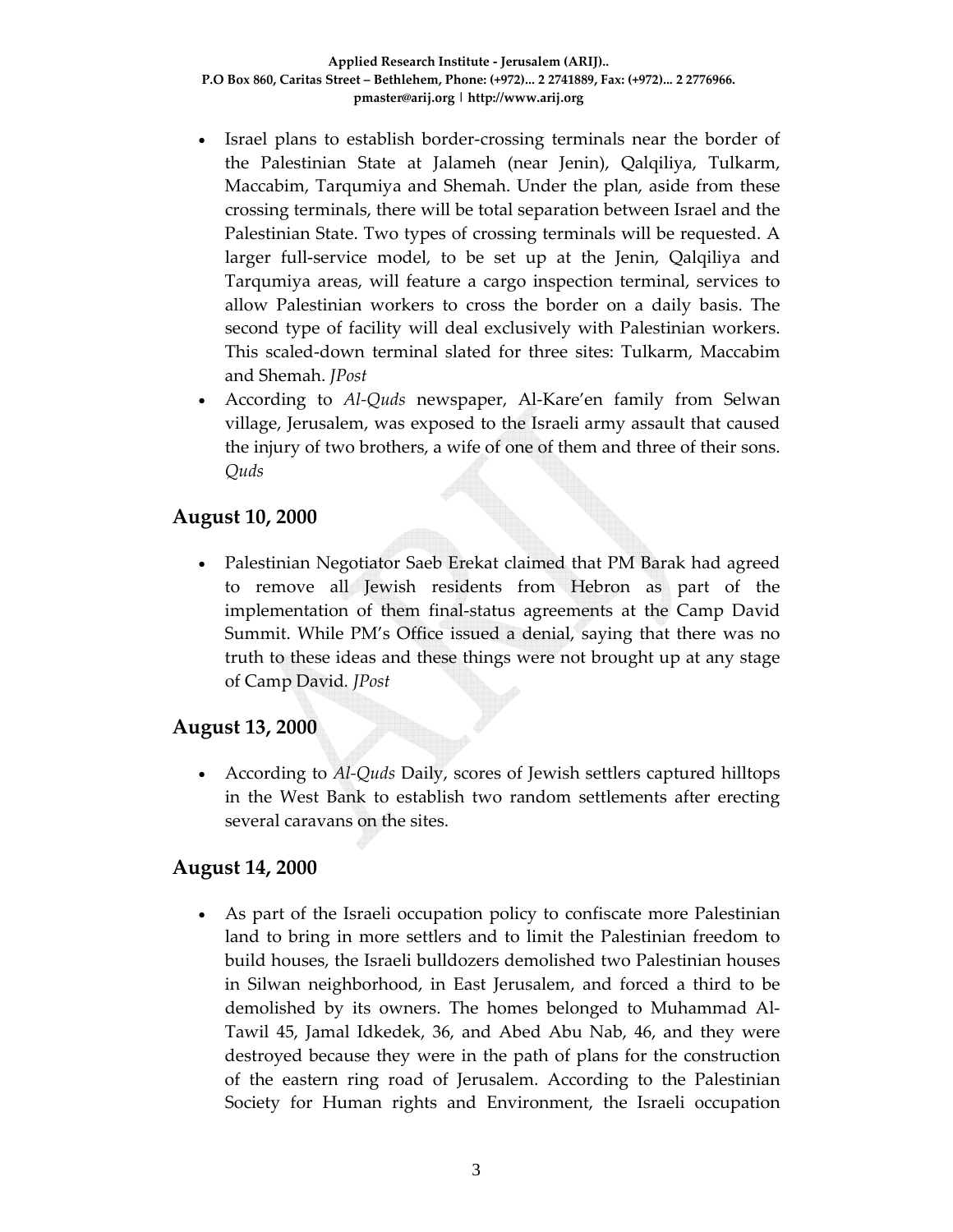authorities have demolished as many as 50 Palestinian structures in East Jerusalem since the beginning of the year 2000. *Haaretz PIC, & Quds*

• The Israeli occupation authorities started to transfer the checkpoint of Kedumim settlement, which is erected on Kafr Qaddum village in Qalqilyah district to the entrance of the town. *Quds*

## **August 15, 2000**

• Kafr Qaddum village, which is lying in Qalqilyah district, is facing a new settlement assault by Kedumim settlers in order to confiscate more Palestinian land. According to the article, Kafr Qaddum villagers resist the Israeli bulldozers, which sought to bulldoze 30 dunums of land cultivated with fully-grown olive trees and owned by the Palestinian inhabitant Mohammed Ishtiwi. Meanwhile, the Israeli authorities started bulldozing inside areas of confiscated land estimated at 1500 dunums from Izza village near Qalqilya, in an attempt to construct new settlement outposts related to Alfei Menashe colon. *Quds*

# **August 16, 2000**

- PM Barak plans to transfer full control over Joseph's Tomb in Nablus to the Palestinians as part of the interim settlement, even before a final status agreement is achieved, according to a statement released by the Yesha Council of Jewish settlements of West Bank and Gaza Strip*. Haaretz*
- Israeli occupation authorities started bulldozing a 200-dunum plot owned by Beit Jala citizens, close to Bethlehem district, as a preparation to expand Gilo settlement. This expansion aims not only expanding the settlement but also Jerusalem's borders at the expense of Palestinian inhabitants. On the other side, Jewish bulldozers accompanied by the Israeli military border uprooted 150 olive and fig trees planted on 20 dunums of land and belonging to Husan, Wadi Fukin and Nahhalin villagers, in Bethlehem district in order to expand the nearby Bitar settlement ; *Jadeeda*

## **August 17, 2000**

The Israeli sides continued buildings works in the residence of Sham'oon in Al‐Sheikh Jarrah neighborhood aimed at absorbing a large number of Jewish visitors. In addition, the Israeli authorities put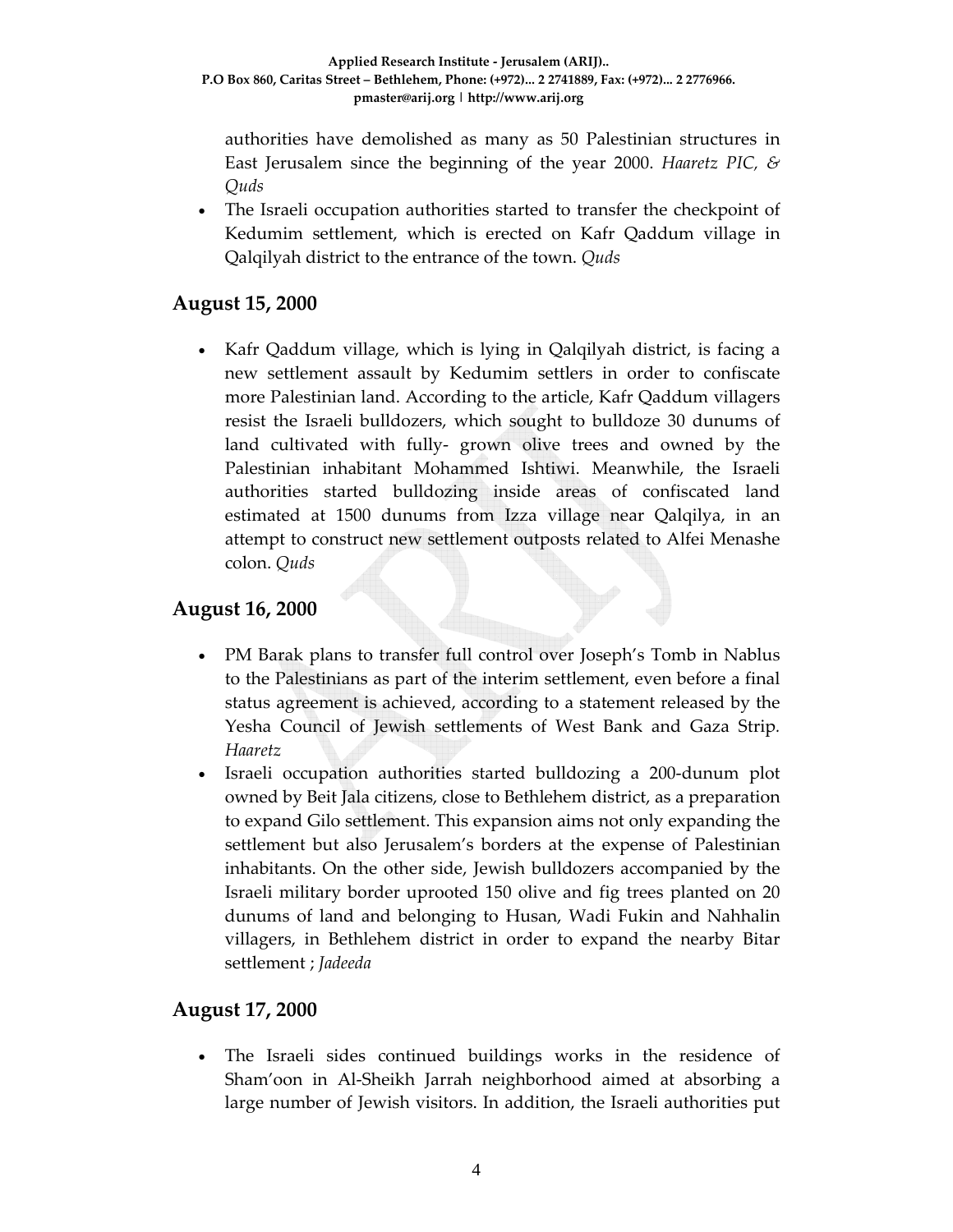its hand on the lands that are close to the exist cave and seized a number of houses under the pretext of being Jewish properties. *Quds*

- In Bethlehem District, the settlers of Betar expropriated a plot of agricultural lands and erected a number of mobile houses aiming at expanding the settlement. On the other hand, the Israeli authorities confiscated plots of lands and uprooted 150 olive trees belonging to Palestinian inhabitants from Al‐ Lubban village, near to Ramallah district; Quds
- An elderly Palestinian man called Dawoud Mohammed Hassan, 84 years old, dreams to turn back his land, which was seized by Israel. He added also that the house of the Israeli Prime Minister Ehud Barak was built on his land and his family was dismissed to Jordan. *Quds*

#### **August 18, 2000**

The municipality of Jerusalem intends to demolish several additional buildings in the ancient city of Jerusalem, under the pretext of being built without permits. This pronouncement was as a result of the municipality community decision to refuse the endorsement of additional buildings. *Quds*

## **August 19, 2000**

• A Palestinian child, Mu'ein Talahmeh, 12 years old, from the village of Al‐Burj, southwest of Hebron, died when an explosive device left over by the Israeli occupation forces exploded. According to Law society, Mu'ein Talahmeh is the third child to die in just over a month and a half as a result of an explosion caused by devices left by Israeli authorities. *Quds*

## **August 20, 2000**

• A report released by the Israeli "*Peace Now*" group, stating that a majority of the West Bank outposts that were to be dismantled or frozen, according to last October's agreement between PM Ehud Barak and the council of Jewish communities in the West Bank and Gaza Strip has not been. In December, Ehud Barak announced a freeze on all construction in the West Bank until the conclusion of final‐status talks with the Palestinians. Though only 17 of 42 settlements have received authorization to uild, many of the remaining 25 have been building illegally. According to the report, among the 17 settlements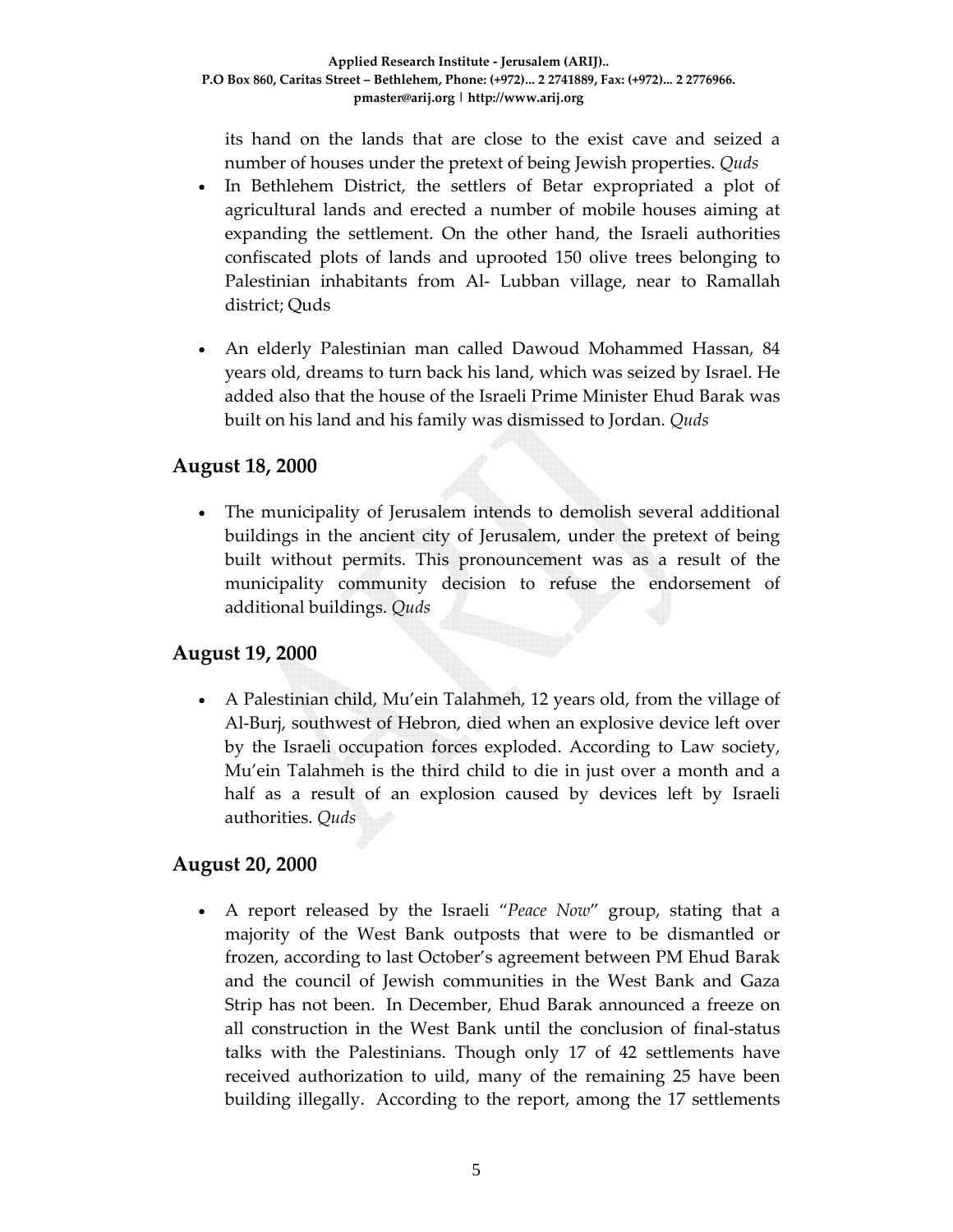that were frozen, 64% have continued to build, including Itamar, Elkana, Eli, Ofra, Kedumim and Shvut Rahel. Additionally, the report found that only four of eight outposts that were supposed to be evacuated actually were. *JPost*

## **August 21, 2000**

• According to the Israeli Central Bureau of Statistics (CBS), the first quarter of 2000 saw an 81% increase in construction in the Jewish settlements. The figures show that in the first three months of this year, work began on 1,000 new building\, compared to 550 in the last quarter of 1999. The greatest increase came in private construction, which rose by 141% (410 units in the first quarter of 200, compared to 170 the previous quarter). While construction works on public buildings increase by 55% (590 new buildings compared to 380 in the previous quarter). *Haaretz*

#### **August 23, 2000**

• In Qalqiliya District, the Israeli authorities continued bulldozing wide areas of 'Isla and 'Azzun villages, aiming at establishing a new Jewish settlement called "Givat Tal". The new settlement outpost, which is close to Alfei Menashe is threatening about 500 dunums of land as a preparation to be expropriated for the settlement construction. In addition, it is estimated that the extent of destroyed lands has reached more than 150 dunums. *Quds*

## **August 24, 2000**

• A Palestinian Jerusalemite Mustafa Ma'afad, at the age of 29, from Khan al‐Sultan, Jerusalem was wounded due to an assault done by a number of settlers, while his coming back from work. According to eyewitnesses, there were more than 15 persons who attacked Mustafa and that his family was always exposed to assaults. *Quds*

#### **August 25, 2000**

• According to Israeli weekly press, "Yeroshleim", Jewish contractors were able to sell 700 housing units from 1550 units that were offered for marketing in Abu‐Ghneim Mountain (Har Homa settlement ), Jerusalem; *Quds*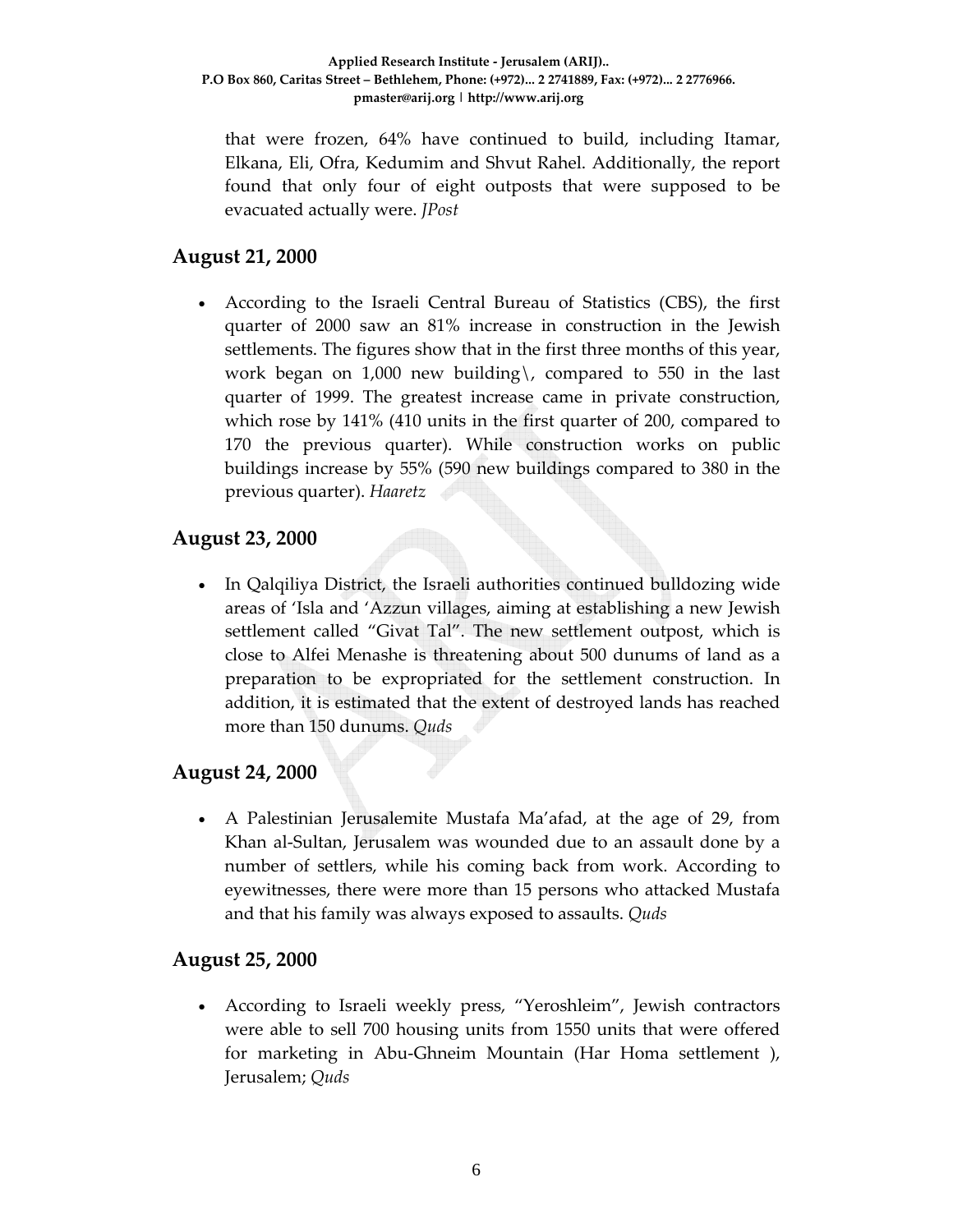• The Israeli government led by Ehud Barak issued recently a new tender to construct 33 new settlement housing units on 11‐dunums of confiscated land of Al‐ Khadr village, south of Bethlehem in order to expand that settlement. According to a report published by the Israeli "*Peace Now*" group, Barak government issued tenders for building 3419 new settlement housing units on Palestinian lands in the West Bank since his tenure (July1999). *Ayyam]*

#### **August 27, 2000**

• A group of settlers from Ravava set fire on 200 (15 to 30 years old) fully‐grown olive trees belonged to Fathi and Mounther Salman from Deir Istiya village, northwest of Salfit. Adnan Salman confirmed that this is the second time in less than three months where Ravava settlers set fire on a piece of land owned by Al‐Mashni family. *Jadeeda*

#### **August 28, 2000**

- In Shu'fat village of Jerusalem District, the Israeli bulldozers demolished 3 houses belonging to the Palestinian inhabitants: Ali Saleh, Ahmad Izghari and Muhamad Abu Ghaliya in order to expand the nearby settlement of Pisgat Zeev. *Jadeeda* & *PIC*
- An explosive device left over, by the Israeli authorities has killed another Palestinian child. Nassar Muhamad Ka'abneh, 15 years old was killed when he was grazing his family cattle in Al Buokai'a village, in Jordan Valley. Nassar is the fourth Palestinian victim to die of Israeli explosive this year. *PIC*

## **August 30, 2000**

- Israel's Construction and Organization Council of Bet El settlement dispatched eviction orders to the Palestinian brothers Abdo and Mohamad Karshan from 'Anata village, east of Jerusalem to evacuate their lands as a preparation to be destroyed. Thus, the soldier borders gave them 24 hours to carry out the order and deport Al‐Salman hamlet, in 'Anata village. *Quds & Jadeeda*
- The settlers of Gush Etzion Bloc, which is constructed at the expense of Bethlehem villages, occupied a Palestinian hilltop close to Nahhalin and Al‐Khadr villages, where they set up 20 mobile homes one year ago. On the other hand, the Israeli authorities issued a demolition order to the house of Saleh Al'Araj from El Walajeh village, near Bethlehem. Moreover, the Israeli authorities sent notices to confiscate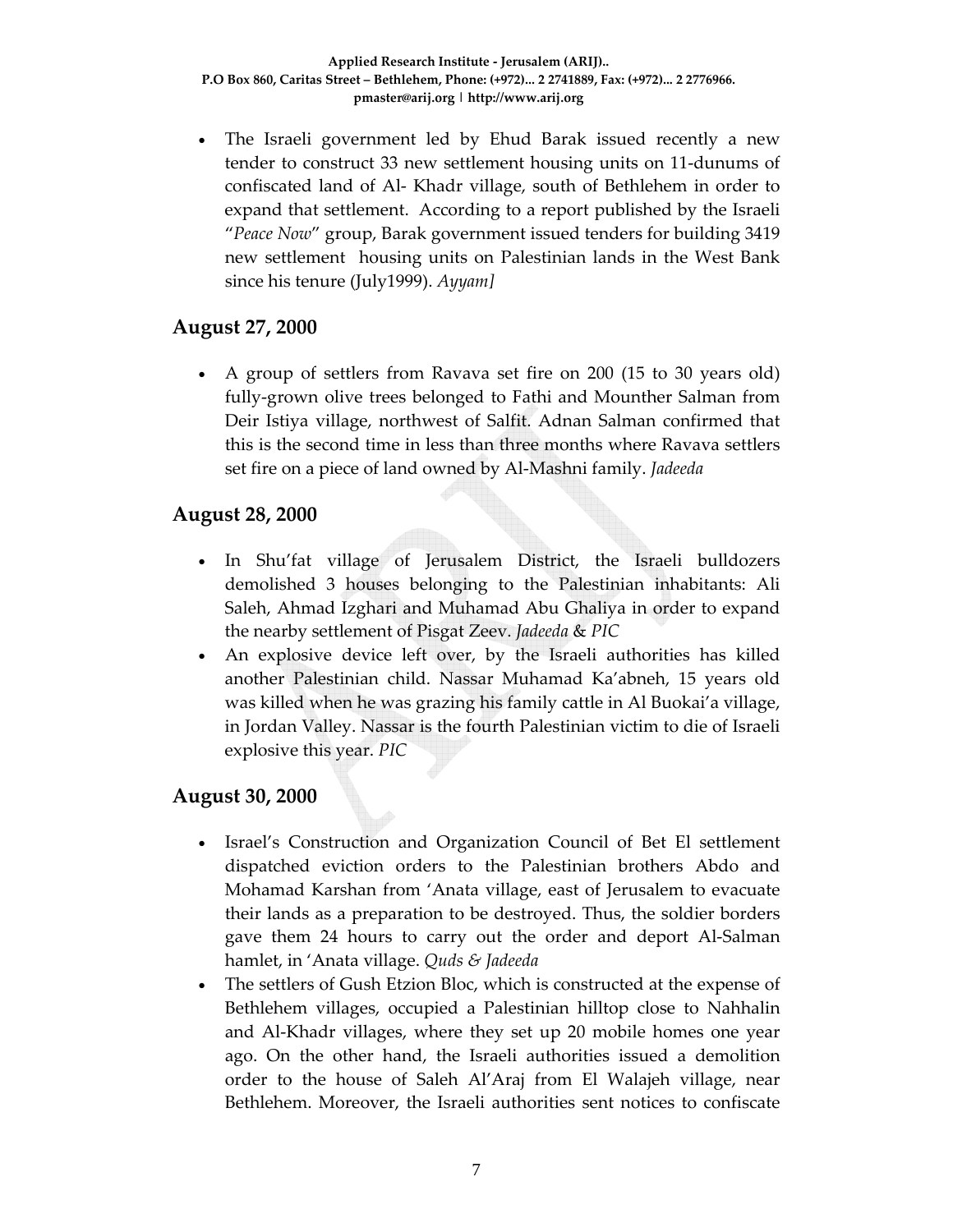250 dunums of land from 'Arab ar Rashayda village near Bethlehem, and owned by the citizen 'Ali Owdeh. At the same time, the Israeli bulldozers cut down more than 70 olive trees owned by villagers from kafr Thulth, in Qalqiliya District. *Quds & Jadeeda*

• The Palestinian national Authority has managed to prevent illegal land purchase of 61 dunums from Betunia City to a colonist from Givat Zeev. The Jewish land dealer used forged documents in his attempt to acquire the land*. Quds*

## **August 31, 2000**

• Tuqu' village, east of Bethlehem, is exposed to Israeli assaults. Israeli bulldozers started to open new settlement by‐pass roads which threatened 10 thousands dunums of lands to be seized. On the other hand, in Qalqiliya District, Afnei Hefetz settlement, which is constructed on Shufa village, hindered the villagers from reaching their lands, in an attempt to confiscate about 300 dunums belonged to the inhabitants Ahmad yacoub and Rifa't Hamed. *Qud*

| <b>District</b>  | Land<br>Confiscated Threatened | Land         | Uprooted<br>/Confiscated/<br>Burnt/razed<br><b>Trees</b> | House<br>Demolished Houses | <b>Threatened</b> |
|------------------|--------------------------------|--------------|----------------------------------------------------------|----------------------------|-------------------|
| Jerusalem        | $\bf{0}$                       | 0            | 0                                                        | 6                          |                   |
| Qalqilyia        | 30                             | 800          | 670                                                      | 0                          | 0                 |
| <b>Bethlehem</b> | 470                            | $\mathbf{0}$ | 150                                                      | $\mathbf{0}$               |                   |
| Ramallah         | $\mathbf{0}$                   | 0            | 150                                                      | 0                          | 0                 |
| Salfit           | $\Omega$                       | 0            | 200                                                      | $\mathbf{0}$               | 0                 |
| <b>Total</b>     | 500                            | 800          | 1170                                                     | 6                          |                   |
|                  |                                |              |                                                          |                            |                   |

The Monthly overview report gives a list of the Israeli Violations in the Occupied Palestinian Territory which are based on reports provided by field workers and  $\sigma$  by one or more of the following news sources: Al-Ayyam daily newspaper, Al‐Quds daily newspaper, Palestinian National Information Center, Haaretz Daily Newspaper, The Jerusalem Post ‐ English‐language daily newspaper, International Press Center, Palestine News Agency‐Wafa, Ma'an News Agency, and Yediot Achronot.

The text is not quoted directly from the sources but is edited for size and clarity.